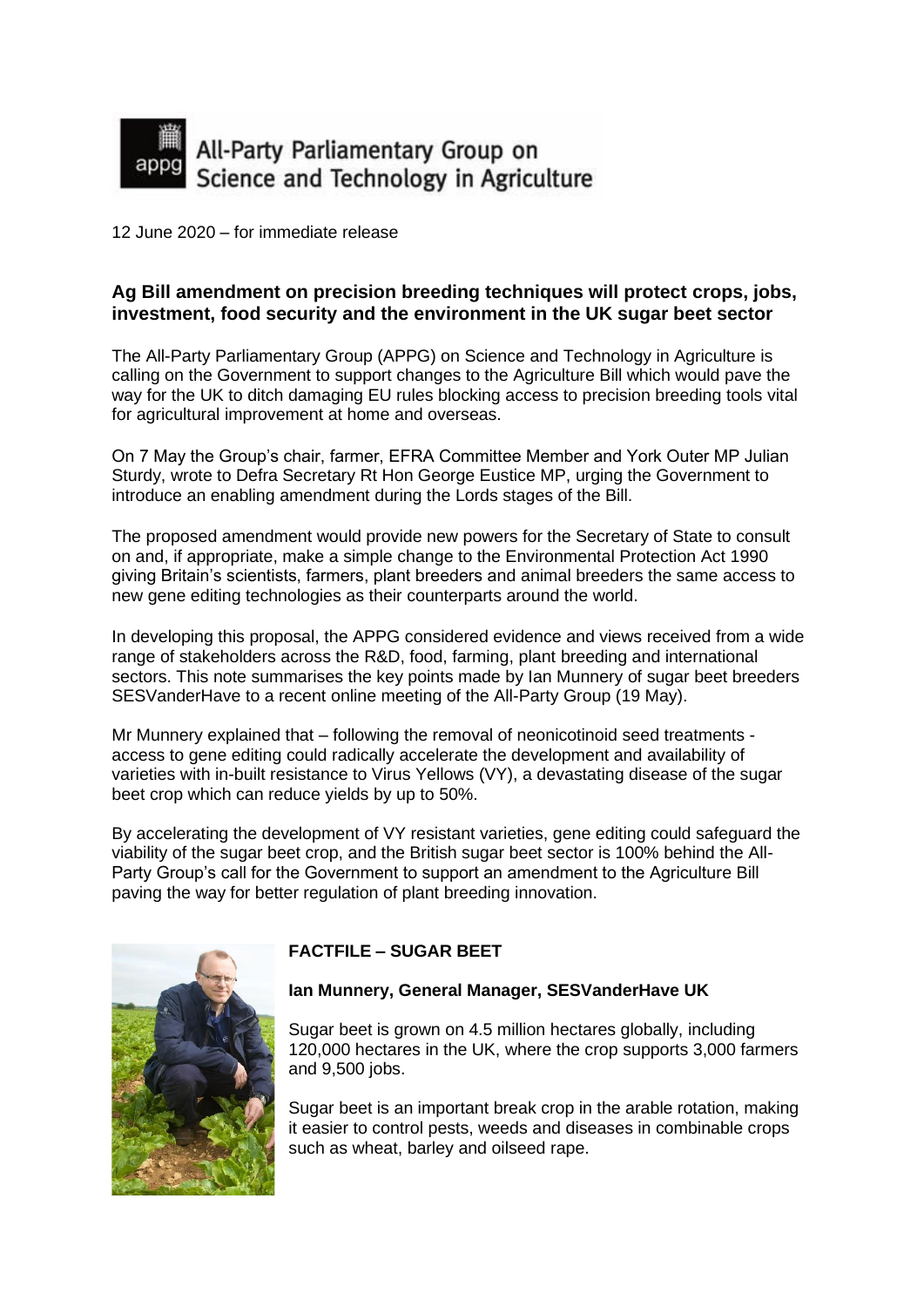UK sugar beet production supplies around 50% of UK sugar demand from four factories. The UK operates highly efficient factories, processing beet for 208 days/year compared with 100- 120 days' operation in continental Europe.

Despite these relative efficiencies, however, the UK sugar beet sector is exposed to the world sugar market, where costs of production can be distorted by direct subsidies and indirect aid not available to UK growers.

The current average UK sugar beet yield is 78 tonnes/hectare, but the world record yield (California and Chile) is closer to 170t/ha. With a relatively simple genome, the sugar beet crop offers huge potential for genetic improvement for yield, agronomic and quality traits.

Sugar beet is also a highly versatile crop not only used as a food product, but also as a source of animal feed, pharmaceuticals, nutritional products and renewable fuel (bioethanol).

A major challenge for UK sugar beet producers is infestation of the crop by Virus Yellows (VY), a complex of five viruses and three aphid vectors which can cause yield losses of up to 50%.

The UK is at greater risk because of its relatively mild, maritime climate (the past two years were the mildest on record) and the withdrawal of systemic neonicotinoid insecticides, previously used as seed treatments, which have protected the crop against VY infestation for several decades.

The UK's relative susceptibility to VY infestation, while beet growers elsewhere enjoy state aid and continued access to neonicotinoid insecticides through emergency derogations, undermines the UK industry's competitiveness against imports, and this threatens the future viability of the UK sugar beet sector.

Over the past four years, an Innovate UK-funded study involving the British Beet Research Organisation (BBRO), ADAS and sugar beet breeders Maribo-Hilleshög and SESVanderHave, has identified a number of promising sources of genetic resistance to Virus Yellows.

The urgency now is to transfer these sources of genetic VY resistance into commercial solutions. Precision breeding techniques such as gene editing can accelerate the delivery of beneficial traits into elite germplasm, potentially producing market-ready varieties within 2-3 years rather than 10-12 years.

Access to gene editing techniques within the UK sugar beet sector would therefore protect crops, jobs, investment, food security and the environment.

### **ENDS**

#### **Note to Editors**

Julian Sturdy MP, chair of the All-Party Parliamentary Group on Science and Technology in Agriculture, wrote to Defra Secretary Rt Hon George Eustice MP on 7 May 2020 calling on the Government to support a targeted amendment to the Agriculture Bill, paving the way for the UK to adopt a regulatory definition of GMO compatible with the internationally recognised Cartagena Protocol, and thereby exempt simple gene editing applications from the scope of GM regulation and bring UK law into line with the regulatory stance of other countries around the world, such as the US, Argentina, Brazil, Australia and Japan.